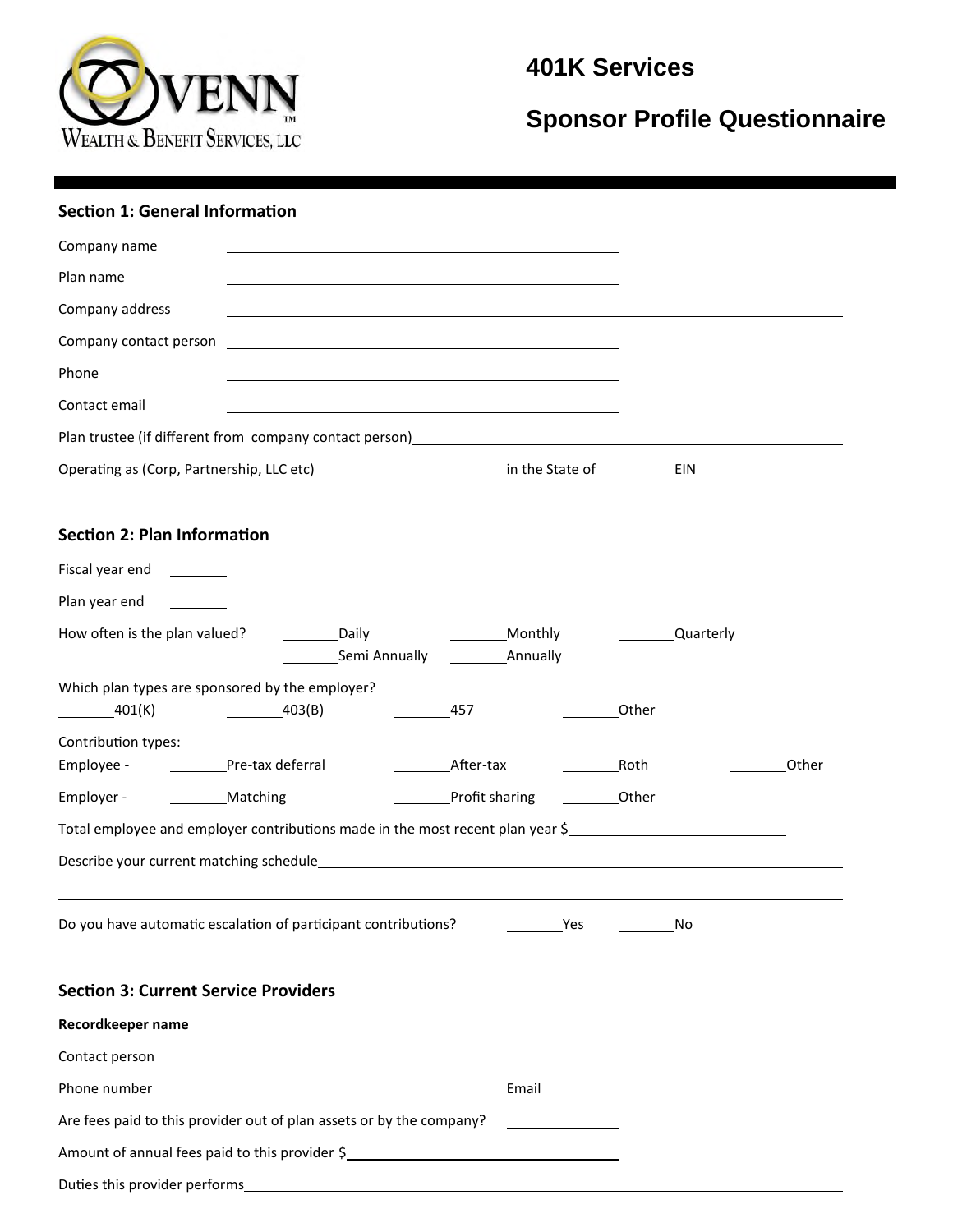| <b>TPA name</b>                                                                                                                                                                                                                                 |                                     |  |
|-------------------------------------------------------------------------------------------------------------------------------------------------------------------------------------------------------------------------------------------------|-------------------------------------|--|
| Contact person                                                                                                                                                                                                                                  |                                     |  |
| Phone number                                                                                                                                                                                                                                    |                                     |  |
| Are fees paid to this provider out of plan assets or by the company?                                                                                                                                                                            |                                     |  |
| Amount of annual fees paid to this provider \$                                                                                                                                                                                                  |                                     |  |
|                                                                                                                                                                                                                                                 |                                     |  |
|                                                                                                                                                                                                                                                 |                                     |  |
| Contact person<br>the control of the control of the control of the control of the control of the control of the control of the control of the control of the control of the control of the control of the control of the control of the control |                                     |  |
| Phone number                                                                                                                                                                                                                                    |                                     |  |
| Are fees paid to this provider out of plan assets or by the company?                                                                                                                                                                            | <u> 1990 - Jan Barbara Barat, p</u> |  |
| Amount of annual fees paid to this provider \$                                                                                                                                                                                                  |                                     |  |
|                                                                                                                                                                                                                                                 |                                     |  |
|                                                                                                                                                                                                                                                 |                                     |  |
| Firm name                                                                                                                                                                                                                                       |                                     |  |
|                                                                                                                                                                                                                                                 |                                     |  |
| Amount of fees or commissions paid to this provider \$                                                                                                                                                                                          |                                     |  |
| Duties this provider performs and the contract of the contract of the contract of the contract of the contract of the contract of the contract of the contract of the contract of the contract of the contract of the contract                  |                                     |  |

Please name any other services provider, how they are paid, the amount they are paid and duties they perform.

#### **Secon 4: 401(k) Services Requested**

In addition to custody, trading and tax reporting, we want the following services (check all that apply):

Plan document (prototype) Third party administration/recordkeeping Participant education services Participant investment advice services Managed investment account services Other (describe)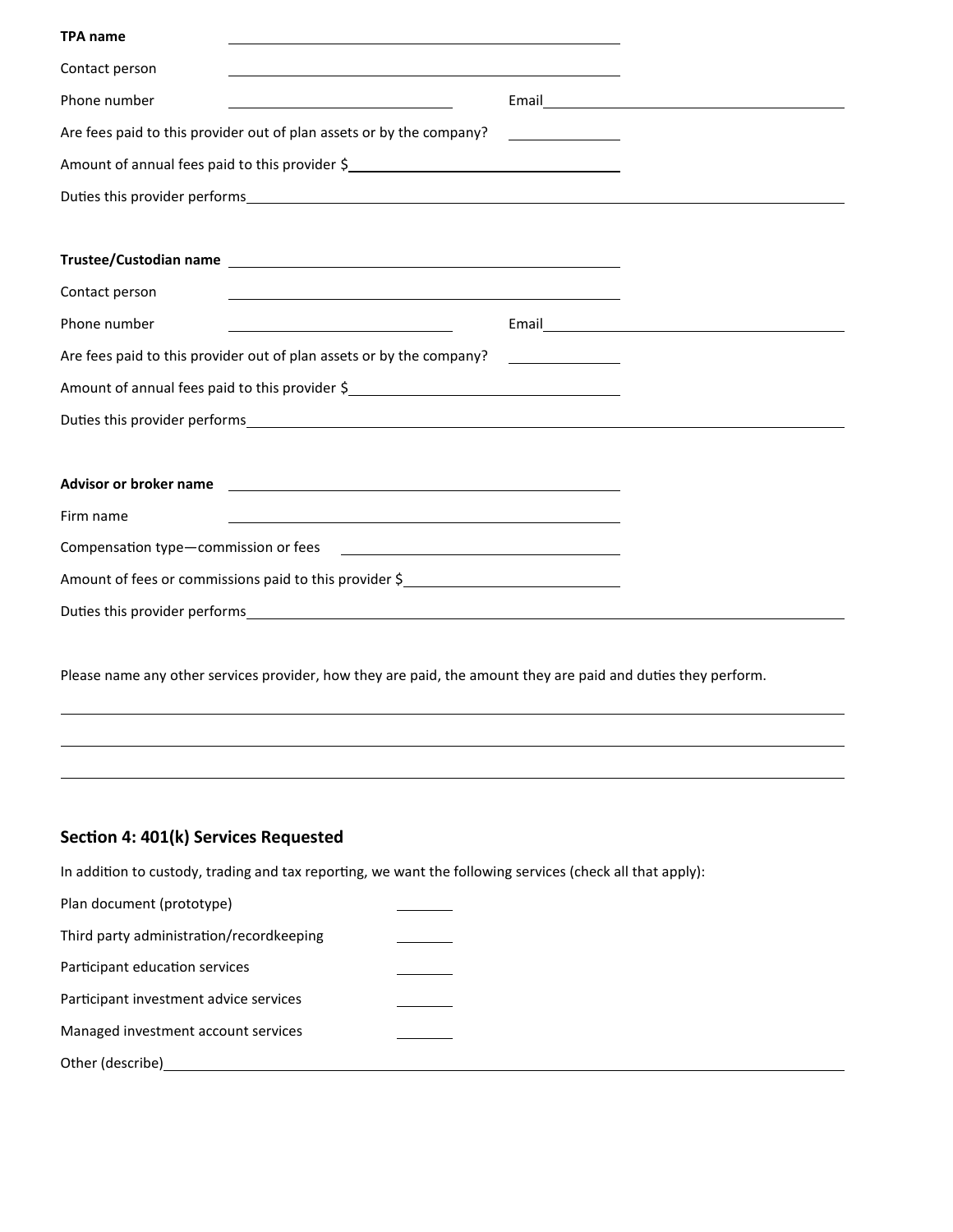### **Section 5: Payroll Processing**

| Company payrolls are processed as follows:                                                            |      |                                                                                 |         |    |        |
|-------------------------------------------------------------------------------------------------------|------|---------------------------------------------------------------------------------|---------|----|--------|
| __________Weekly                                                                                      |      |                                                                                 | Monthly |    | Annual |
| First four pay dates of the current plan year<br><u>First four pay dates of the current plan year</u> |      |                                                                                 |         |    |        |
|                                                                                                       |      |                                                                                 |         |    |        |
|                                                                                                       |      |                                                                                 |         |    |        |
| <b>Section 6: Safe Harbor</b>                                                                         |      |                                                                                 |         |    |        |
| Is this plan a Safe Harbor Plan?                                                                      | Yes  | No                                                                              |         |    |        |
| Safe Harbor Contributions                                                                             |      | Basic match of 100% on the first 3%, 50% match between 3% & 5% (4% total)       |         |    |        |
|                                                                                                       |      | 100% on first 4% of deferred compensation                                       |         |    |        |
|                                                                                                       |      | Nonelective contribution of 3% or more of compensation, regardless of deferrals |         |    |        |
| <b>Section 7: Plan Vesting</b>                                                                        |      |                                                                                 |         |    |        |
| Non Elective Account:                                                                                 |      |                                                                                 |         |    |        |
| 20% each year after 2 years of service (20% vested in 2nd year)                                       |      |                                                                                 |         |    |        |
| 100% immediately                                                                                      |      |                                                                                 |         |    |        |
| 100% after ________ years of service (not to exceed 5 years)                                          |      |                                                                                 |         |    |        |
| Other                                                                                                 |      |                                                                                 |         |    |        |
| <b>Matching Accounts:</b>                                                                             |      |                                                                                 |         |    |        |
| 20% each year after 2 years of service (20% vested in 2nd year)                                       |      |                                                                                 |         |    |        |
| 100% immediately                                                                                      |      |                                                                                 |         |    |        |
| 100% after years of service (not to exceed 5 years)                                                   |      |                                                                                 |         |    |        |
| Other                                                                                                 |      |                                                                                 |         |    |        |
| <b>Section 8: Provisions</b>                                                                          |      |                                                                                 |         |    |        |
|                                                                                                       | a Mo |                                                                                 |         |    |        |
| <b>Section 9: Miscellaneous</b>                                                                       |      |                                                                                 |         |    |        |
| Has the plan been subject to an IRS and/or DOL review in the last three years? _________Yes           |      |                                                                                 |         | No |        |
| If so, please provide details below.                                                                  |      |                                                                                 |         |    |        |
| Most recent year of Form 5500 filing entitled a Schedule H or I?                                      |      |                                                                                 |         |    |        |
|                                                                                                       |      |                                                                                 |         |    |        |
|                                                                                                       |      |                                                                                 |         |    |        |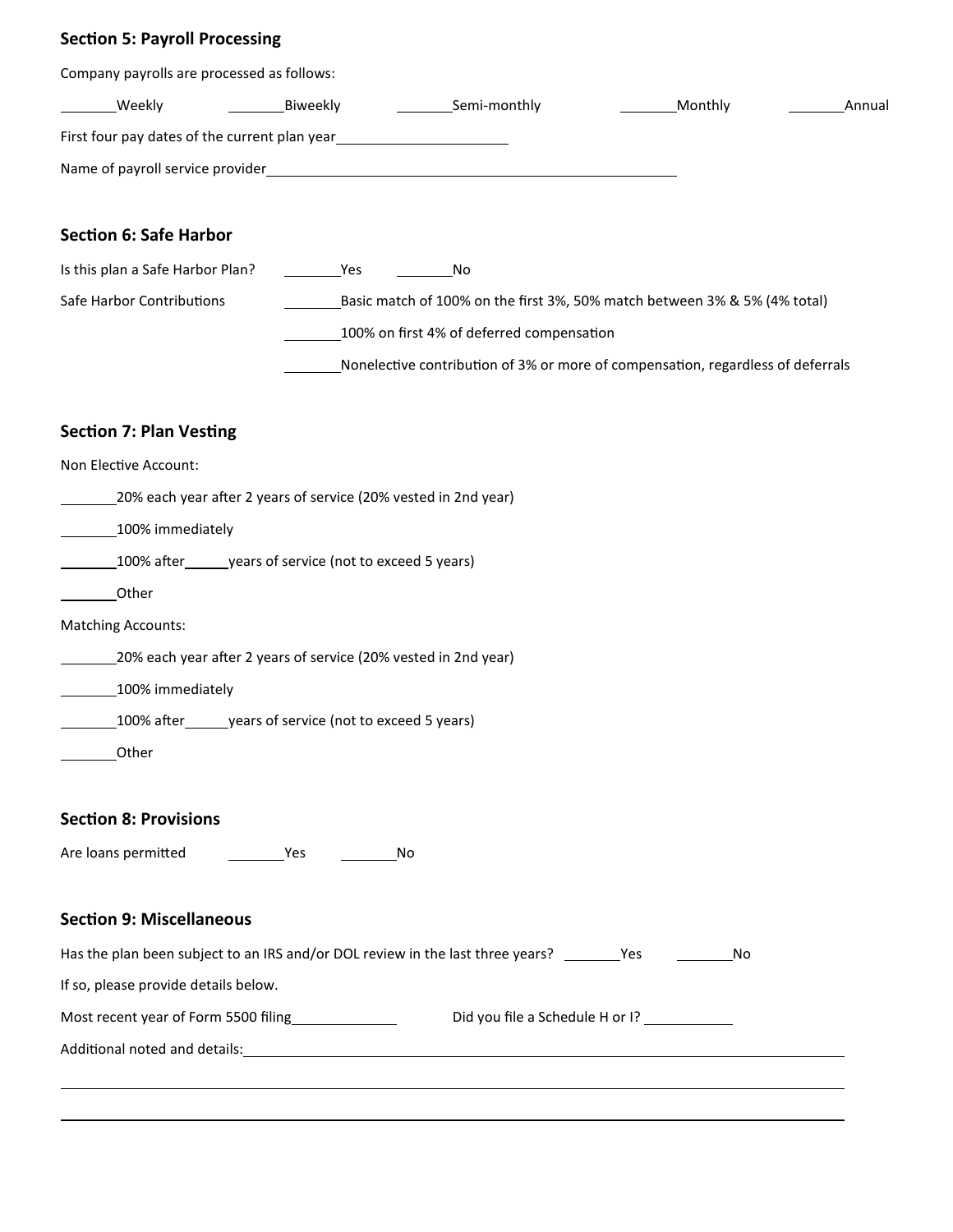### **Secon 10: Fiduciary Risk Profile**

Check the box YES or NO for your answer.

| Yes | No |                                                                                                                                                                                                                        |
|-----|----|------------------------------------------------------------------------------------------------------------------------------------------------------------------------------------------------------------------------|
|     |    | Are ALL employees being offered the opportunity to participate in the plan once they have satisfied the                                                                                                                |
|     |    | Plan's eligibility requirement?                                                                                                                                                                                        |
|     |    |                                                                                                                                                                                                                        |
|     |    | Are all the benefits of the plan the same for all eligible employees? (i.e. are all investment options<br>available to all participants?)                                                                              |
|     |    |                                                                                                                                                                                                                        |
|     |    | Did you provide the required 404(a)5 (Participant fee disclosure information) requirement to all                                                                                                                       |
|     |    | participants of the plan? This can usually be obtained from the investment company that maintains the                                                                                                                  |
|     |    | plan assets.                                                                                                                                                                                                           |
|     |    |                                                                                                                                                                                                                        |
|     |    | Have you provided plan participants with a Summary Plan Description and, if the plan has been                                                                                                                          |
|     |    | amended, the Summary Plan Description Material Modifications?                                                                                                                                                          |
|     |    | Have the participant 401(k) deposits been made within 7 business days of the last payroll? Note - if your                                                                                                              |
|     |    | plan requires a CPA audit because you have more than 100 participants, the 401(k) deposits generally                                                                                                                   |
|     |    | need to be made within 2---3 business days.                                                                                                                                                                            |
|     |    |                                                                                                                                                                                                                        |
|     |    | If you are sponsoring a "Safe Harbor" plan, did your eligible employees receive proper notification at                                                                                                                 |
|     |    | least 30 days prior to the beginning of the Plan Year? Also, are you making the required contributions to                                                                                                              |
|     |    | your participants' accounts timely?                                                                                                                                                                                    |
|     |    | Does the plan have a fidelity bond (ERISA bond) that covers at least 10% of the plan assets?                                                                                                                           |
|     |    |                                                                                                                                                                                                                        |
|     |    | Were payments made timely on all participants' loans?                                                                                                                                                                  |
|     |    |                                                                                                                                                                                                                        |
|     |    | If you are making "Prevailing Wage or Davis Bacon" contributions to the plan, are these contributions                                                                                                                  |
|     |    | being made at least quarterly? (This generally applies to construction companies)                                                                                                                                      |
|     |    | If your Plan has the Mandatory Distribution provision, have you properly forced out employees that have                                                                                                                |
|     |    | separated from service and have less than \$5,000 in their account?                                                                                                                                                    |
|     |    |                                                                                                                                                                                                                        |
|     |    | Does your plan have a written investment policy statement? This is something your financial advisor                                                                                                                    |
|     |    | would have helped you create.                                                                                                                                                                                          |
|     |    |                                                                                                                                                                                                                        |
|     |    | Are you distributing the annual Benefit Statements prepared by our office to your plan participants?                                                                                                                   |
|     |    | Does your Form 5500 indicate that your plan intends to comply with 404c requirements?                                                                                                                                  |
|     |    |                                                                                                                                                                                                                        |
|     |    | Are all trustees, officers, owners or investment committee members aware they are fiduciaries and                                                                                                                      |
|     |    | understand their responsibilities under ERISA?                                                                                                                                                                         |
|     |    |                                                                                                                                                                                                                        |
|     |    | Do plan fiduciaries meet at least annually?                                                                                                                                                                            |
|     |    |                                                                                                                                                                                                                        |
|     |    | If your plan provider offers other services that the firm utilizes, i.e. banking, insurance, payroll, etc., have<br>fiduciaries documented why the plan provider was the best choice for plan services, independent of |
|     |    | other services being used?                                                                                                                                                                                             |
|     |    |                                                                                                                                                                                                                        |
|     |    | Have you benchmarked your plan or requested proposals in the last 3 years?                                                                                                                                             |